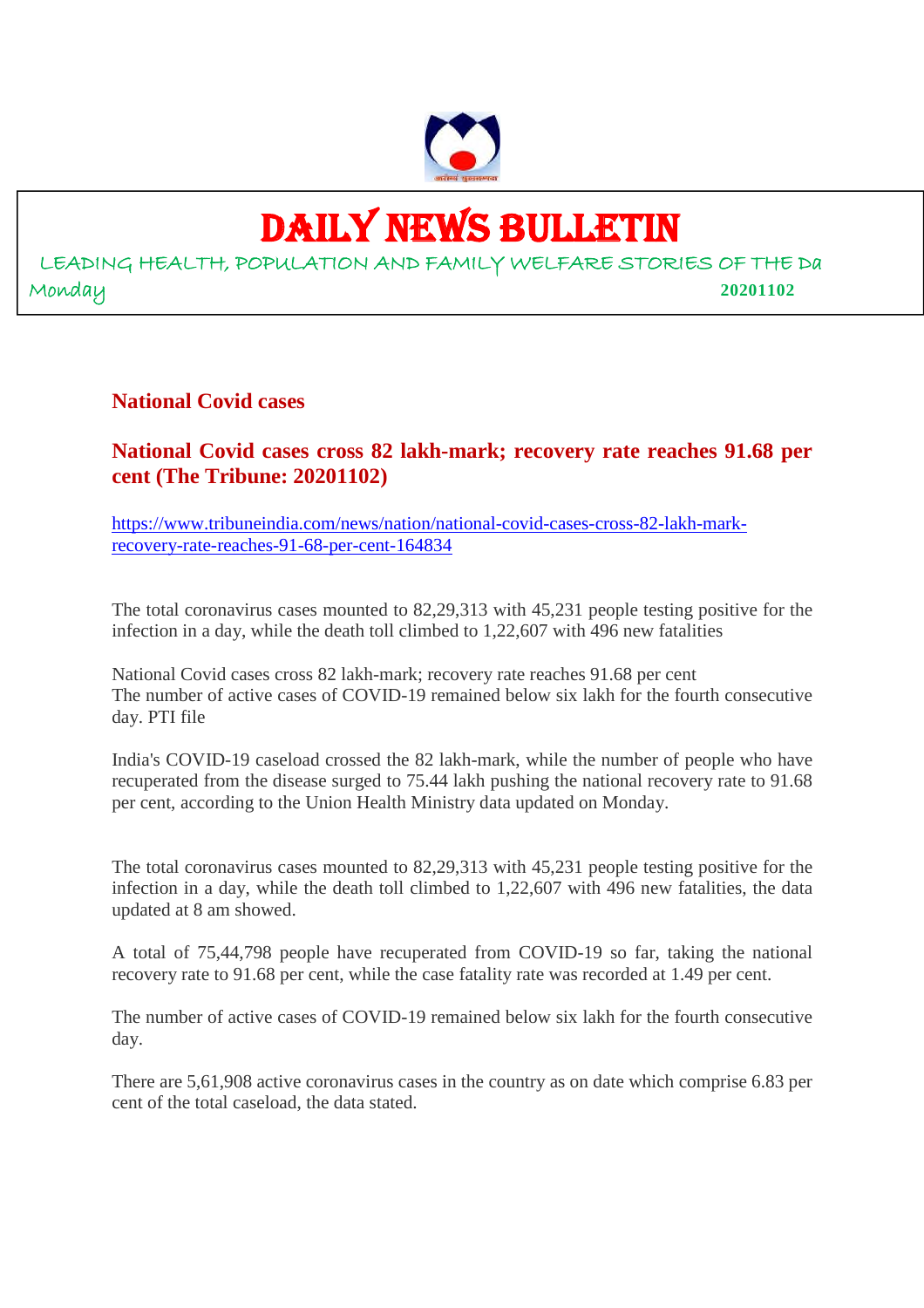India's COVID-19 tally had crossed the 20-lakh mark on August 7, 30 lakh on August 23 and 40 lakh on September 5. It went past 50 lakh on September 16, 60 lakh on September 28, 70 lakh on October 11 and crossed 80 lakh on October 29.

According to ICMR, a cumulative total of 11,07,43,103 samples have been tested up to November 1 with 8,55,800 samples being tested on Sunday.

The 496 new fatalities include 113 deaths from Maharashtra, 59 from West Bengal, 51 from Delhi, 49 from Chhattisgarh, 30 from Tamil Nadu and 28 from Kerala.

Out of the 1,22,607 deaths reported so far in the country, 44,024 are from Maharashtra, 11,192 from Karnataka, 11,152 from Tamil Nadu, 7,051 from Uttar Pradesh, 6,900 from West Bengal, 6,706 from Andhra Pradesh, 6,562 from Delhi, 4,214 from Punjab and 3,721 from Gujarat.

The Health Ministry stressed that more than 70 per cent of the deaths occurred due to comorbidities.

"Our figures are being reconciled with the Indian Council of Medical Research," the ministry said on its website, adding that state-wise distribution of figures is subject to further verification and reconciliation. PTI

#### **Red blood cells**

#### **Coronavirus may block formation of key red blood cells (The Tribune: 20201102)**

https://www.tribuneindia.com/news/health/coronavirus-may-block-formation-of-key-redblood-cells-164413

Loss of erythrocytes might cause damage to the brain neurons, blood vessels, and internals, considering they do not get enough oxygen

SARS-CoV-2, the virus responsible for Covid-19, may not only damage key red blood cells, but also prevent formation of new ones, says a new study.

In the study, published in the journal Archiv EuroMedica, researchers from Far Eastern Federal University (FEFU) in Russia, along with their Japanese colleagues probed how Covid-19's impact on red blood cells called erythrocytes affects patients.

Erythrocytes are red blood cells which are responsible in the body for transport of the iron-rich protein haemoglobin carrying oxygen.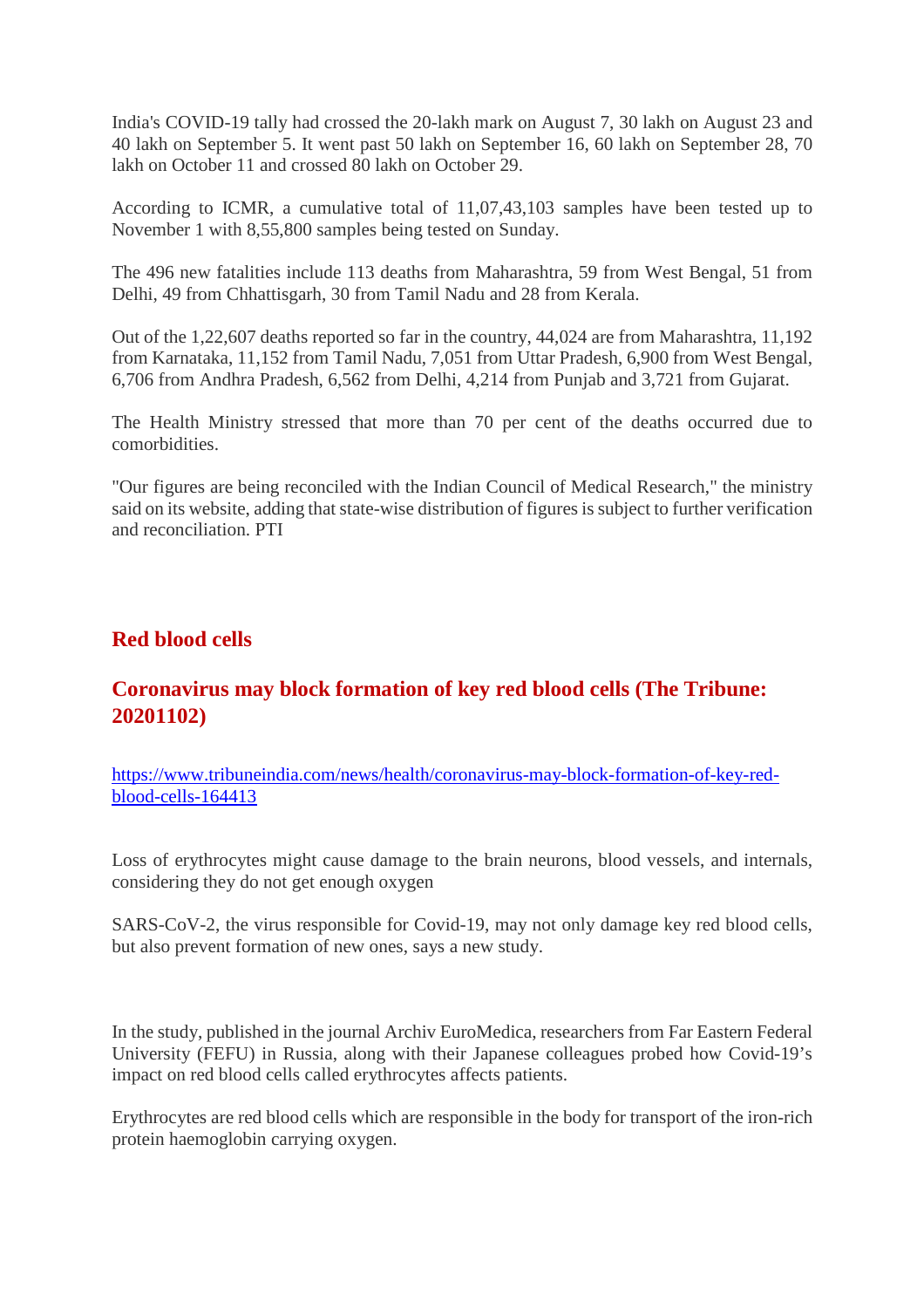Loss of erythrocytes might cause damage to the brain neurons, blood vessels, and internals, considering they do not get enough oxygen.

In the most severe cases, multiple organ failure can occur, and without his/her own red blood cells, the patient starts to suffocate.

Artificial ventilation does not help in such a scenario as there is no one who transports oxygen within the body.

Effective therapy for such patients is to administer erythrocyte mass and vitamin B12, suggests the research.

Early breakdown of red blood cells is the initial reaction of the body to the SARS-COV-2 virus, which scales up gradually, said the study.

The patient can learn about the pathology by feeling the taste of iron. That occurs because hemoglobin released from erythrocytes in the bloodstream gets in saliva.

According to scientists, everyone who has low haemoglobin is at risk.

These are elderly people, patients with high blood pressure, people with obesity and diabetes mellitus, pregnant women, patients with primary and acquired immunodeficiency, with inhibition of hematopoietic function, HIV- and cancer patients.

"The virus enters the epithelium, where it multiplies, then enters the bloodstream and attacks targets, which can be both the internal epithelium (gastrointestinal tract, lungs, genitourinary system) and erythrocytes," explained Galina Reva, Professor at Far Eastern Federal University.

"Although most frequently we would see the pathology of the respiratory system, lungs, the virus needs epithelial cells only for reproduction.

"We believe the main target for the virus is the red marrow, where it damages the endothelium, the tissue, which normally regulates the migration of maturing cells into the blood," Reva said.

Conducting the investigation, the scientists analysed the results of their own studies of lung samples from 79 patients who died from Covid-19. In the control group there were 14 patients who died accidentally.

#### **Vitamin B3**

#### **Vitamin B3 can protect skin cells from UV-induced skin cancer (The Tribune: 20201102)**

https://www.tribuneindia.com/news/health/vitamin-b3-can-protect-skin-cells-from-uvinduced-skin-cancer-164341

NAM enhanced DNA repair, demonstrated by decreased expression of the DNA repair enzyme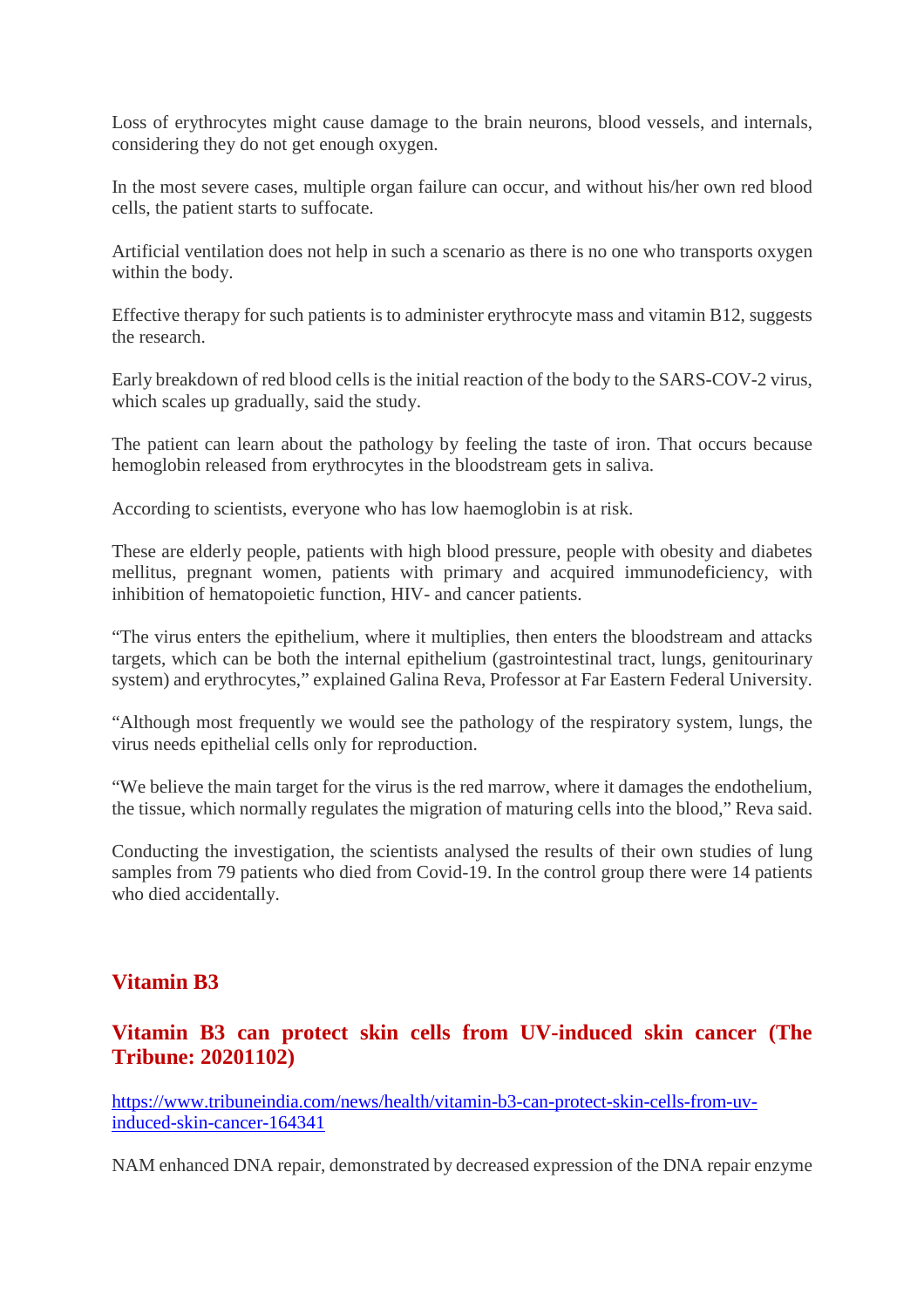Vitamin B3 can protect skin cells from UV-induced skin cancer Photo for representation only. Source: iStock.

A form of vitamin B3 can protect skin cells from the effects of ultraviolet (UV) exposure which is the main risk factor for non-melanoma skin cancers, reveals new research.

Researchers in Italy isolated cells (human primary keratinocytes) from the skin of patients with non-melanoma skin cancers.

These cells were treated with three different concentrations of nicotinamide (NAM)—a form of vitamin B3—for 18, 24, and 48 hours and then exposed to UVB.

Results showed that pre-treatment with 25 micron  $(\hat{A}\mu M)$  of NAM 24 hours before UV irradiation protected the skin cells from the effects of UV-induced oxidative stress, including DNA damage.

NAM enhanced DNA repair, demonstrated by decreased expression of the DNA repair enzyme OGG1.

Furthermore, it decreased antioxidant expression and blocked local inflammation by showing decreased nitric oxide (NO) release and reactive oxygen species (ROS) production, and reduced iNOS protein expression.

"Our study indicates that increasing the consumption of vitamin B3, which is readily available in the daily diet, will protect the skin from some of the effects of UV exposure, potentially reducing the incidence of non-melanoma skin cancers," said Lara Camillo, a research student from the dermatological unit of AOU Maggiore della Carita, Novara, Italy.

However, the protective effect of vitamin B3 is short-acting, so it should be consumed no later than 24 to 48 hours before sun exposure, she said during the 29th European Academy of Dermatology and Venereology virtual conference.

Non-melanoma skin cancers are the most common malignancies and are increasing worldwide.

The main risk factor is UV radiation exposure, which damages the DNA, increases ROS production, activates local inflammation, and depletes cellular energy, leading to genomic instability and cell death. IANS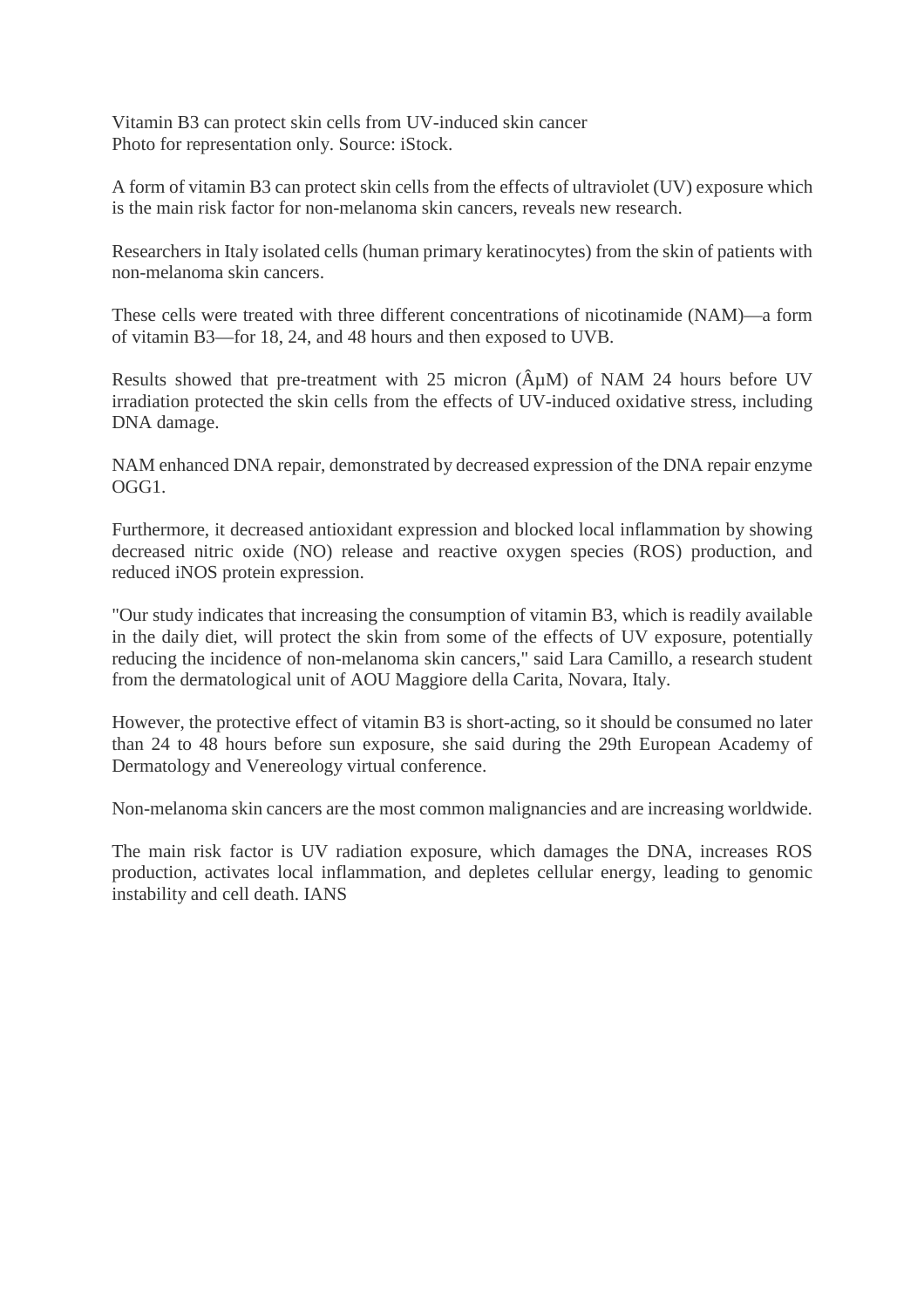#### **Ammonia**

#### **Ammonia in Delhi water can damage internal organs, warn doctors (The Tribune: 20201102)**

https://www.tribuneindia.com/news/health/ammonia-in-delhi-water-can-damage-internalorgans-warn-doctors-163938

Ammonia in Delhi water can damage internal organs, warn doctors Delhi Jal Board Vice Chairman Raghav Chadha Raghav Chadha visits Sonia Vihar Water Treatment Plant on Saturday. Tribune photos: Mukesh Aggarwal

As ammonia levels in Delhi's Yamuna shot up above the acceptable levels earlier this week, public health experts have warned that consuming such water can cause damage to the internal organs, brain, lungs, irritation in eyes, cough and anaemia.

The level of ammonia in the water is between 1.7 parts per million and 1.9 parts per million. On Friday, it shot up to around 3.5 parts per million, which is perceived as an extremely high level of toxicity and is not fit for human consumption.

"When ammonia enters the body, it effects the blood cells, causes anaemia, affects the nerves and its conduction, affects the brain which can cause early onset of dementia or Alzheimer's," Jugal Kishore, Head of Community Medicine at Safdarjung Hospital, told IANS.

He added, "Long period of exposure to ammonia is dangerous. When it comes to drinking water, people should not use aluminium utensils in the house and use reverse osmosis (RO) filtration method." Another Delhi-based doctor, Tushar Grover, Medical Director at Vision Eye Centre, said that ammonia in a significant concentration can cause signs of chemical injuries which can cause irritation, discomfort, burning sensation and pain.

P. Venkata Krishnan, a doctor of internal medicine at Paras Hospital, warned: "High ammonia level causes irritation in eyes, cough, lung injury, damage to lungs etc. It can cause damage to the internal organs and result in renal failure and respiratory problems. Such water can also be cleaned by RO technique and not boiling or filtration". He, however, emphasised that dissolved ammonia toxicity is not very common in humans because it requires large amount of ammonia to be delivered over a long period of time.

"The toxic level of ammonia affects aquatic animals and can contaminate the vegetables grown in that area, especially cauliflower which are grown in the open," he said.

Earlier on Saturday, Delhi Jal Board Vice Chairman Raghav Chadha said the utility was working on a war footing to restore normal water supply in Delhi, which was affected due to high levels of ammonia in the Yamuna river.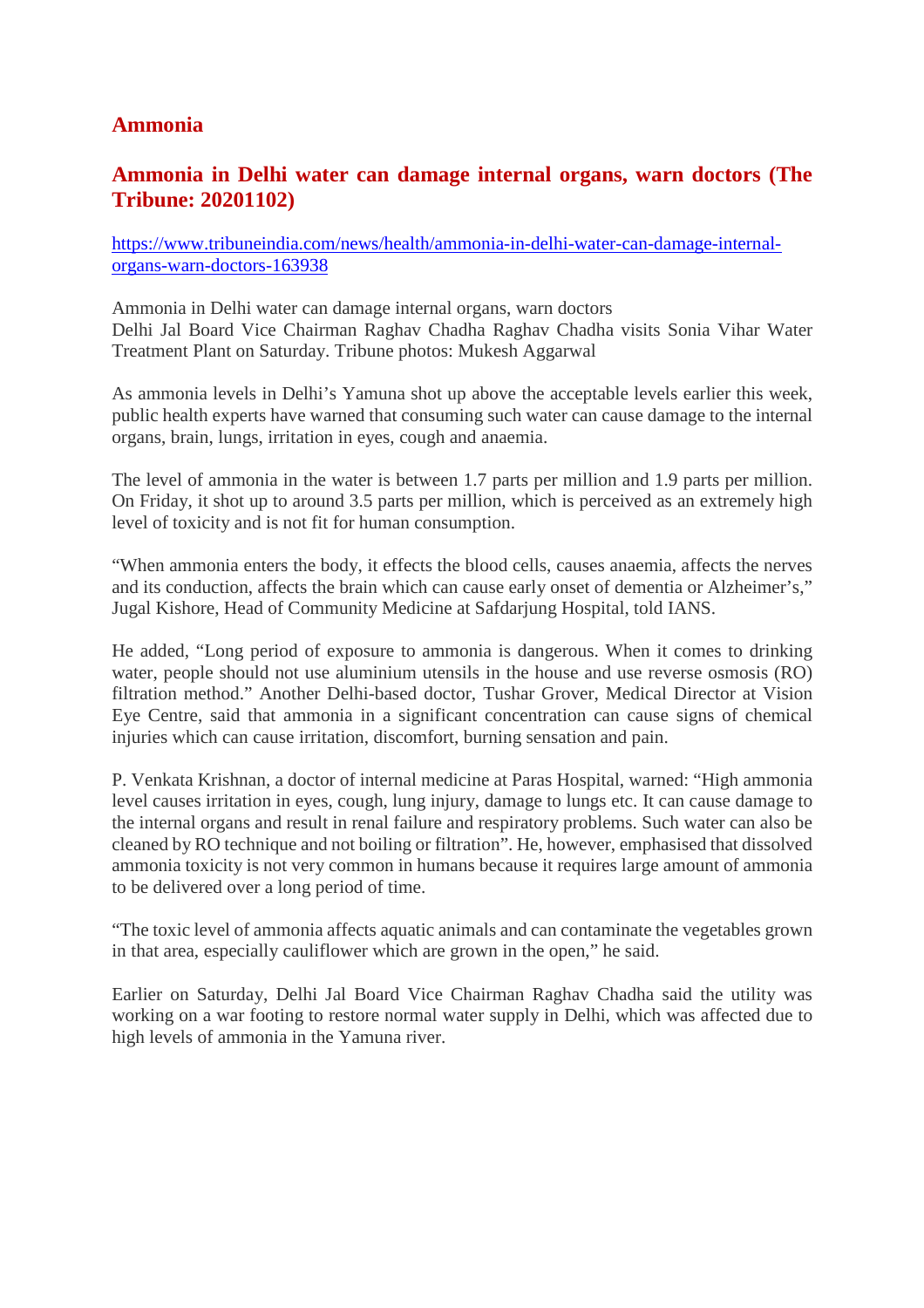#### **Smoking**

### **Living near green spaces may help quit smoking (The Tribune: 20201102)**

https://www.tribuneindia.com/news/health/living-near-green-spaces-may-help-quit-smoking-163885

'Being able to see green spaces from your home is associated with reduced cravings for alcohol, cigarettes and unhealthy foods'

Living near green spaces may help quit smoking Photo for representation. — iStock

If you want to quit smoking, read on. Researchers have found that living near green spaces or neighbourhoods was linked to lower rates of smoking and higher chances of quitting.

The study, published in the journal 'Social Science and Medicine', demonstrated that access to neighbourhood green space is linked to lower rates of smoking.

"This study is the first to investigate the association between neighbourhood green space and smoking behaviours in England," said study author Leanne Martin from the University of Plymouth in the UK.

"Its findings support the need to protect and invest in natural resources -- in both urban and more rural communities -- in order to maximise the public health benefits they may afford," Martin added.

For the findings, the research team examined the responses of more than 8,000 adults to questions about their health, where they lived and various other lifestyle factors.

Of the survey's respondents, just under one fifth (19 per cent) described themselves as current smokers while almost half (45 per cent) said they had regularly smoked at some point during their lives.

However, even after taking into account other factors known to influence smoking, people living in areas with a high proportion of green space were 20 per cent less likely to be current smokers than those in less green areas.

In addition, among the people who had smoked at some point during their lives, those living in greener neighbourhoods were up to 12 per cent more likely to have successfully quit smoking.

The authors suggest that improving access to green space may constitute an overlooked public health strategy for reducing smoking prevalence, especially given that smoking uptake and cessation are affected by stress.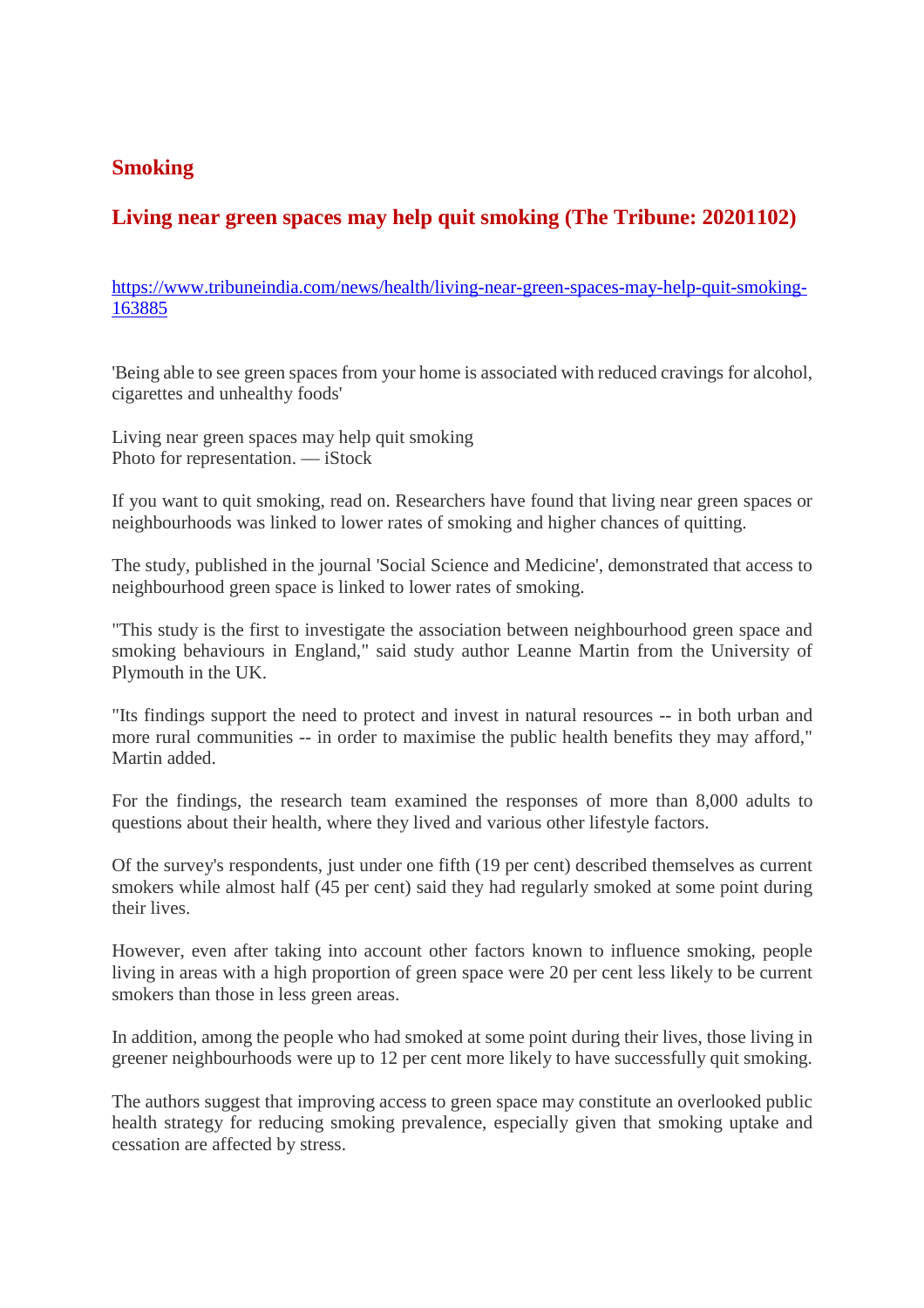Previous studies by the same team have shown that being able to see green spaces from your home is associated with reduced cravings for alcohol, cigarettes and unhealthy foods.

They have also demonstrated that individuals who visit natural spaces weekly, and feel psychologically connected to them, report better physical and mental wellbeing.

"If our findings are substantiated by further work, nature-based interventions could be prescribed to assist individuals attempting to give up smoking," the study authors wrote. — IANS

**Vaccines**

**Global study sees India having edge in vaccines (Hindustan Times: 20201102)**

**https://epaper.hindustantimes.com/Home/ArticleView**

## In race to get a vaccine

India has ordered or is in the process of ordering Covid-19 vaccine shots that can inoculate half of its population, according to an analysis of advance market

600 million **Shots of vaccine pre-ordered** by India

**Additional shots India is** trying to procure

US 810 million **shots** ordered. another 1.6 **billion under** negotiation

EU 400 million **shots** ordered, 1.56 **billion** under negotiation

#### **CONDITIONS APPLY**

As most vaccine candidates are in development phase and countries have tied up with different manufacturers, it's unlikely that all vaccines will get approval for mass inoculation. This means countries are likely to get fewer shots than what they have ordered.

#### **CONCERNS**

Experts are concerned that this form of "vaccinationalism" will deprive poorer countries of the vaccine. Covax, the global effort aimed at providing equitable access to vaccines, has only pre-ordered shots to cover 250 million people.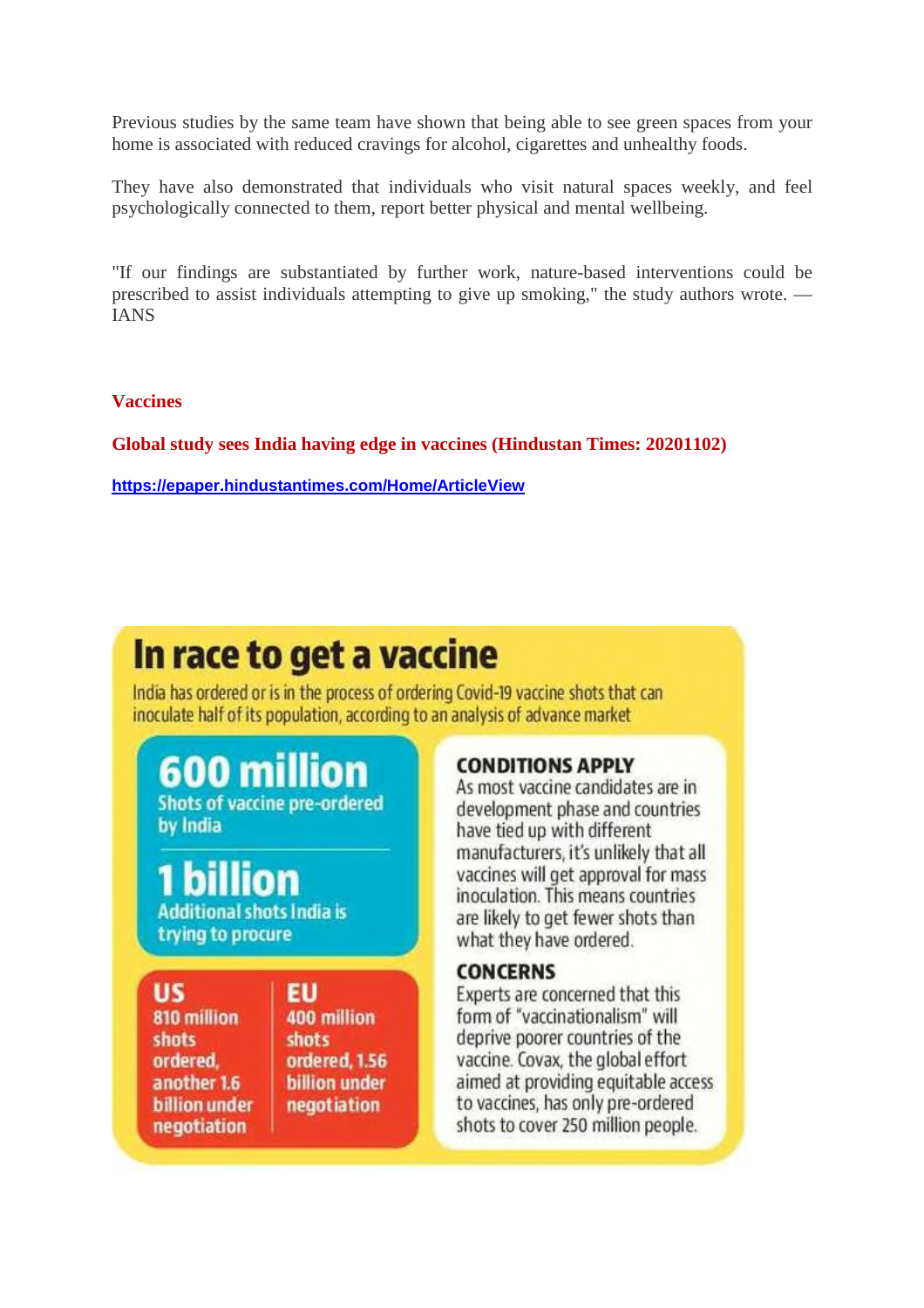

India has used its manufacturing capability to pre-order 600 million doses of the coronavirus disease (Covid-19) vaccine and is negotiating for another billion doses, enough to vaccinate at least half the population, according to a new global analysis of advance market commitments (AMCs) for experimental vaccines till October 8. Most experimental Covid-19 vaccines require two doses.

The figures are second only to the US, which has pre-ordered 810 million confirmed doses and has another 1.6 billion under negotiation.

It will likely take three to four years to manufacture enough vaccines to cover the world's population, but high-income countries and a few middle-income countries with manufacturing capacity such as India, have already purchased nearly 3.8 billion doses, with options for another five billion, showed an analysis of purchasing agreements for Covid-19 vaccines by the USbased Duke Global Health Innovation Center.

"In terms of numbers of confirmed doses, the USA has pre-ordered the largest number (810 million confirmed, another 1.6 billion doses under negotiation), followed by India (600 million doses confirmed, with another 1 billion doses under negotiation), and the EU (400 million doses confirmed, another 1.565 billion doses under negotiation). But in terms of percent of population covered by confirmed purchases, Canada has pre-purchased enough vaccine to cover 527% of their population, followed by the UK at 277% of their population," said Andrea D Taylor, assistant director of programmes at the Duke Global Health Innovation Center, who led the analysis. "Of course, it is important to remember that most likely only some of the vaccine purchases will come through, depending on regulatory approval," said Taylor.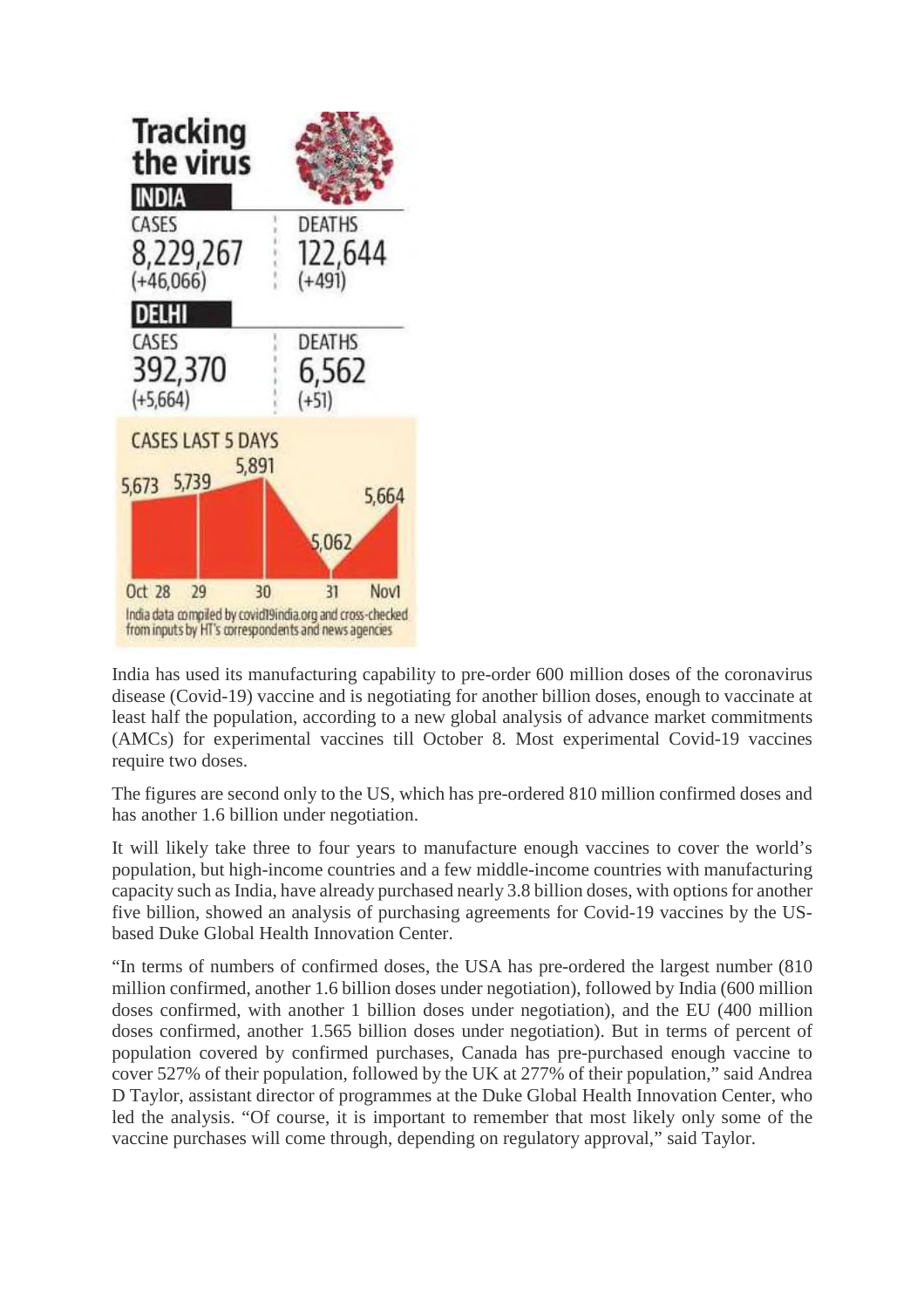"India is producing vaccines to protect the world against Covid-19, why shouldn't it ensure its own citizens are protected as well? The government is committed to protecting the health of its citizens, so all measures have been taken to ensure we get adequate doses of the vaccines when they are available," said a senior Union health ministry official, requesting anonymity.

Since none of the experimental vaccines yet have regulatory approval, countries are hedging bets by purchasing multiple candidates and some part of these doses may never materialise. The UK, for example, has made AMCs with five different vaccine candidates, using four different vaccine technologies.

Future agreements under discussion by the EU raise that number of vaccine doses to almost two billion, while the US, which has pre-ordered doses to cover 230% of its population, could eventually control 1.8 billion doses — about a quarter of the world's near-term supply according to the analysis.

This "vaccinationalism" will lead to some countries being able to vaccinate their entire populations — and some many times over — which is likely to deny low-resource regions, such as sub-Saharan Africa, access to Covid-19 protection until 2024.

Only enough doses to cover 250 million people have been confirmed as purchased thus far by Covax, a global effort involving both wealthy and poor countries that has promised equal access to Covid-19 vaccines globally. To meet its goal of vaccinating at least 20% of member countries, COVAX would need at least 1.14 billion doses of a single-dose vaccine and twice that amount for a two-dose regimen.

Covax signatories, which include the UK, the EU and Canada but not the US, are effectively undermining the pact by negotiating "side deals" for vaccines that will affect equitable access, said the study.

"An ambitious effort to create a global system of vaccine equity is being undermined as a handful of countries, including those who made a commitment to equality, secure as many doses as they possibly can," said Elina Urli Hodges, MSPH, who leads the Launch and Scale Speedometer, an initiative that identifies impediments to delivering health innovations to lowincome countries.

No low-income country has made a direct agreement to purchase, suggesting that they will be limited to the Covax pact to secure vaccines.

AMCs are being secured by countries through investment of large amounts of public funds into research and development of Covid-19 vaccines, national public and private vaccine development capacity, both public and private, and purchasing power and volume to make large-scale deals.

Other countries such as Brazil are also using their manufacturing capability to negotiate large AMCs with leading experimental vaccine candidates, while countries such as Peru are participating in phase 3 clinical trials to get leverage to negotiate AMCs, found the analysis, which used available evidence from public sources until October 8 combined with interviews with global and regional vaccine experts, as well as ministry of health officials in select countries.

"It is understandable that countries are acting in their national interest; they are incentivised to focus first on the safety of their populations. But globally, this will deepen existing inequities, and prolong the pandemic. Our research points to the need for countries and multilateral funders to unlock additional manufacturing capacity (particularly in the Global South) and invest in preparing countries for effective distribution of vaccines. High-income countries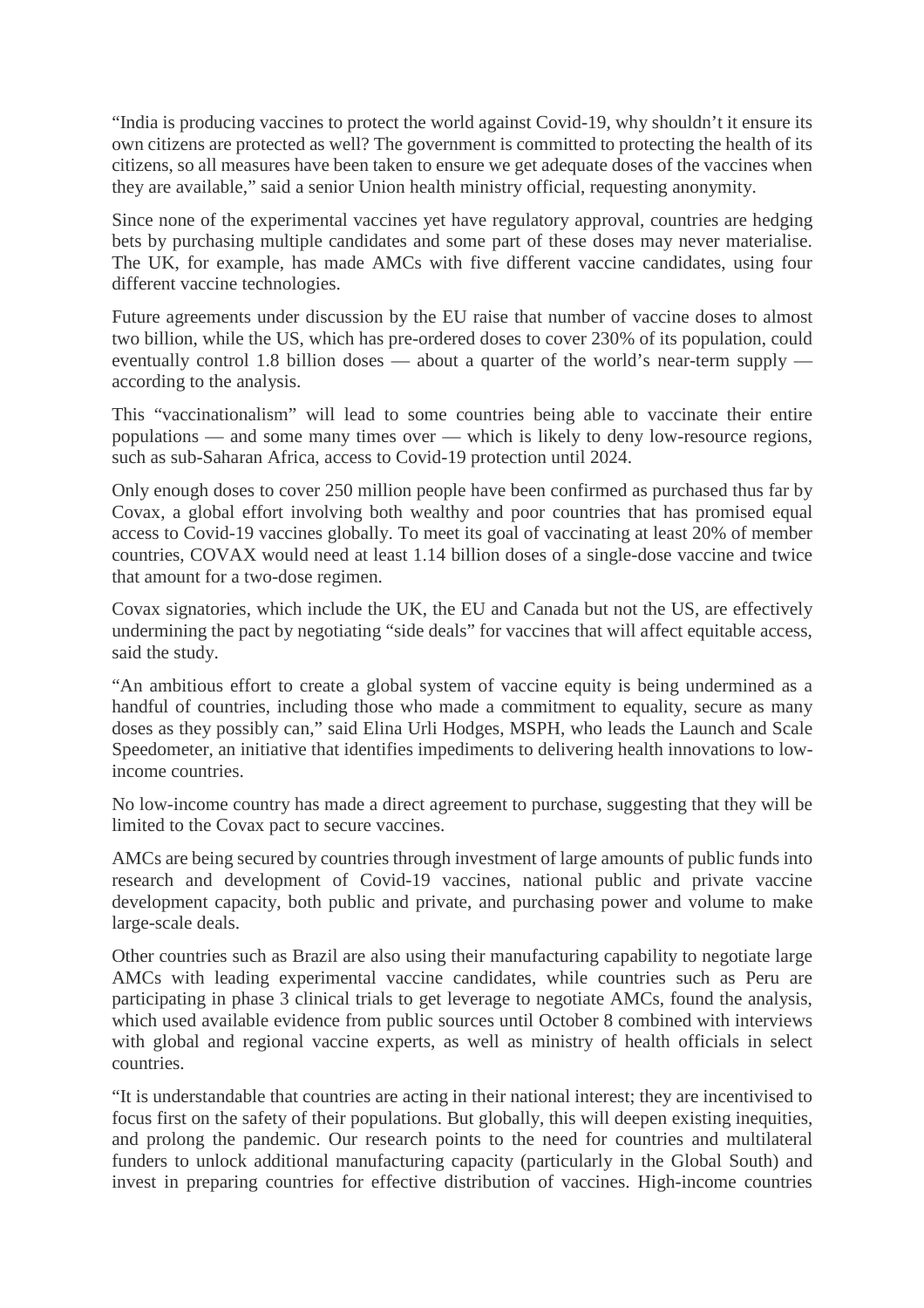should also work with COVAX, as a global coordinator, to ensure that, once their populations are covered, excess doses are redeployed where they are needed most around the world," said Taylor, in an email.

#### **India's COVID-19 trajectory**

#### **Signs of easing: On India's COVID-19 fight (The Hindu: 20201102)**

https://www.thehindu.com/opinion/editorial/signs-of-easing-the-hindu-editorial-on-indiascovid-19-trajectory-showing-a-downward-trend/article32998587.ece

India's COVID-19 trajectory shows a downward trend, but there is no room for complacency After reporting over 97,650 novel coronavirus cases on September 11, the largest number ever reported on a single day by any country till then (the U.S. registered 99,780 cases on October 30), India has been witnessing a steady fall in daily fresh cases reported since mid-September. Since October 25, there have been fewer than 50,000 new cases every day, except on one. More importantly, the reduction in daily cases has continued despite no appreciable drop in overall testing numbers, a trend quite pronounced in States that bore the brunt of the pandemic — Maharashtra, Andhra Pradesh, and Tamil Nadu. It is quite clear that the pandemic has peaked by spreading through the major densely populated cities, leaving lakhs infected and thousands dead, but there is a definite slowing down in these areas. Since August, cases had already started to pile up beyond urban areas in rural districts. It is unclear whether the drop in daily cases and deaths registered in the urban areas is playing itself out similarly in rural areas as well, as unlike urban areas, the protocols for testing, treatment, isolation are not as diligently followed because of gaps in the rural health infrastructure across States. This is something State Health Departments need to follow up on.

#### **COVID-19 infection**

#### **Grocery store workers at heightened risk of COVID-19 infection, finds study (New Kerala: 20201102)**

https://www.newkerala.com/news/2020/191591.htm

Grocery store employees, especially those in customer-facing roles are five times as likely to test positive for COVID-19 as compared to their colleagues in other positions, suggests the first study of its kind.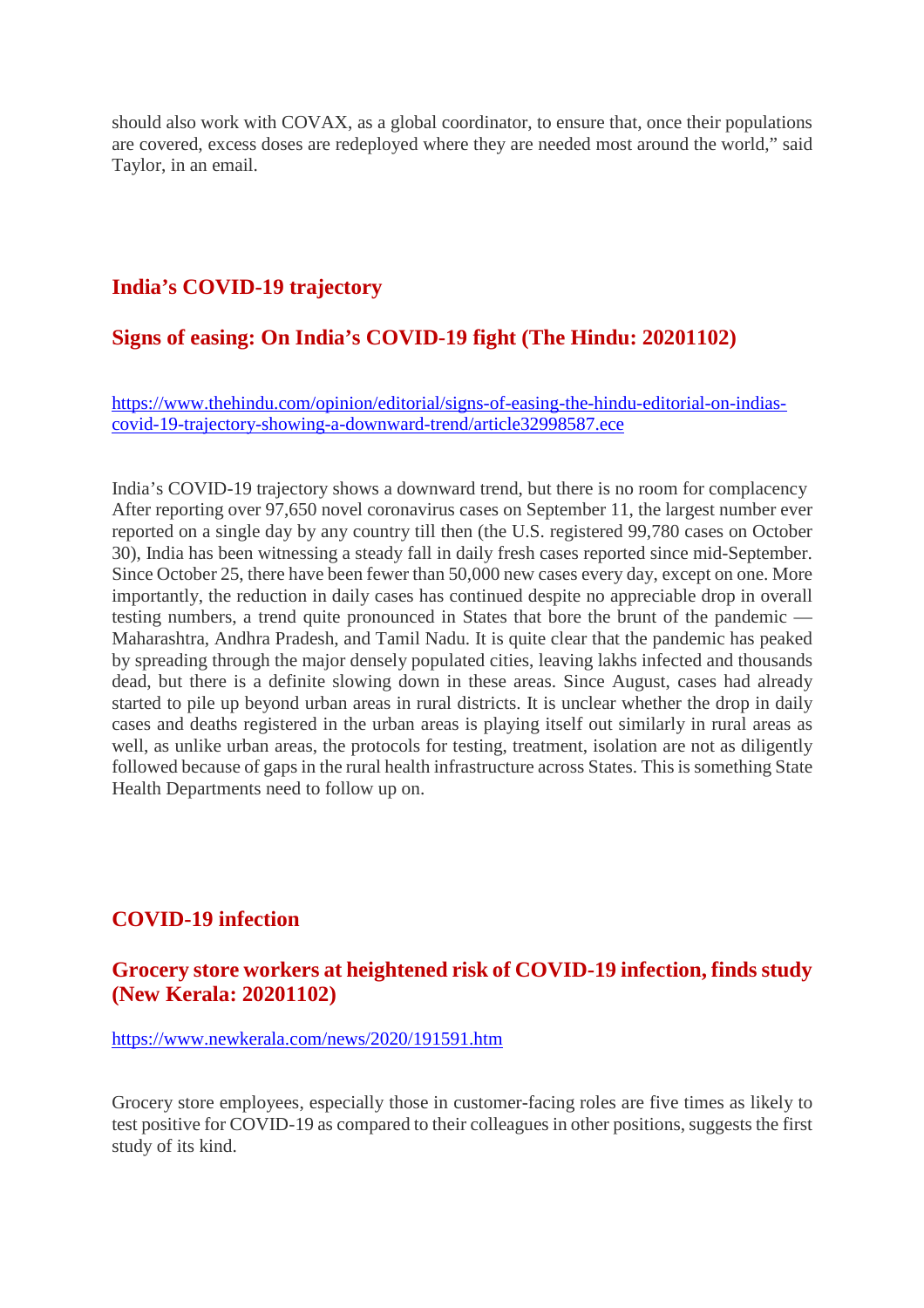The findings of the study were published in the journal Occupational and Environmental Medicine.What's more, among those testing positive, three out of four had no symptoms, suggesting these key workers could be an important reservoir of infection, say the researchers.

Published research focusing on essential/key workers has largely focused on healthcare workers. To try and plug this knowledge gap and find out how COVID-19 has affected the health and wellbeing of other key workers, the researchers studied 104 employees of one grocery store in Boston, Massachusetts.

Each employee was tested for SARS-CoV-2, the virus responsible for COVID-19 infection, in May this year as part of a mandatory testing policy across Boston.

But before doing so, they completed detailed questionnaires on their lifestyle; medical history; employment history; working patterns and role at the store; commuting to and from work; and the protective measures they were able to take against infection at work.

They were also asked to provide information on COVID-19, including any symptoms and exposure to anyone with confirmed SARS-CoV-2 over the past 14 days. Information on mental health was gleaned from two validated questionnaires for depression and anxiety PHQ-9 and GAD-7.

One in five (21 out of 104) workers tested positive for SARS-CoV-2, indicating a prevalence of 20 per cent at that point in time. This was significantly higher than the prevalence of the infection in the local community at the time 0.9-1.3 per cent.

Three out of four of those testing positive (76 per cent) had no symptoms. And of those testing positive, most (91 per cent) had a customer-facing role compared with 59 per cent of those testing negative.

Workers in customer-facing roles were five times more likely to test positive than their colleagues in other types of role, after accounting for potentially influential factors, such as the prevalence of SARS-CoV-2 where they lived. Those in supervisory roles were six times more likely to do so.

Ninety-nine employees filled in the mental health questionnaires 24 workers reported at least mild anxiety. Only half (46 per cent) of them said they were able to practice social distancing consistently at work, whereas most (76 per cent) of those who weren't anxious were able to do so.

Eight employees were deemed to be mildly depressed from their questionnaire answers. They were less likely to practice social distancing consistently at work and more likely to travel to and from work on public transport or shared rides compared with those who weren't depressed.

Those able to commute on foot, by bike or in their own car were 90 per cent less likely to report depressive symptoms.

This is a small observational study of workers in one store in one city at one point in time, which relied on subjective reports, and as such, can't establish cause, caution the researchers.Nevertheless, they say "This is the first study to demonstrate the significant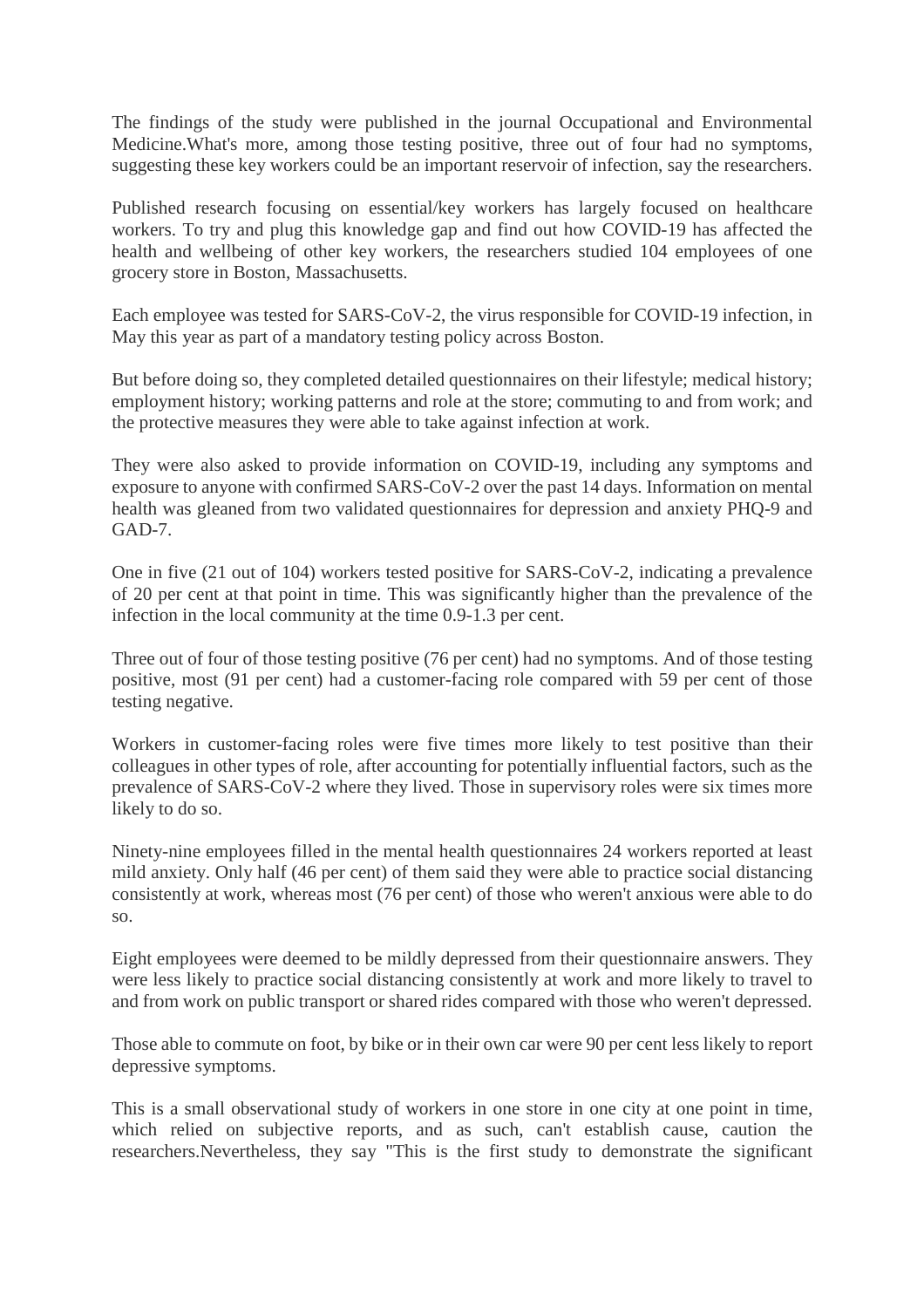asymptomatic infection rate, exposure risks, and associated psychological distress of grocery retail essential workers during the pandemic."

And they point out "Once essential workers are infected with SARS-CoV-2, they may become a significant transmission source for the community they serve."

They believe their findings support "the policy recommendations that employers and government officials should take actions on implementing preventive strategies and administrative arrangements, such as methods to reduce interpersonal contact, repeat and routine SARS-CoV-2 employee testing, to ensure the health and safety of essential workers."

And they add "Our significant mental health finding calls for action in providing comprehensive employee assistance services to help essential workers cope with the psychological distress during the COVID-19 pandemic."

#### **Pandemic**

#### **Risky sexual behaviour rising despite pandemic lockdowns: Study (New Kerala: 20201102)**

https://www.newkerala.com/news/2020/191271.htm

The Covid-19 pandemic, despite lockdown and social distancing norms, did not inhibit risky sexual behaviours and researchers found that acute sexually transmitted infections (STIs) actually spiked during the lockdown period, along with increasing the risk of SARS-CoV-2 virus contagion.

The research, conducted in two main STI centres in Milan, Italy, found that despite the lockdown restrictions, diagnosis of STIs, including gonorrhoea, secondary syphilis and mycoplasma genitalium (MG) have increased.

"It was assumed that the lockdown would reduce the opportunity for sexual encounters and STIs. However, I was surprised by the number of new acute infections diagnosed in this short period of time," said Dr Marco Cusini from Policlinico di Milano hospital in Milano, Italy.

Gonhorrhea and syphillis are typically more prevalent in people in their 30s, so infection may have increased because the concentration of Covid-19 morbidity and mortality in the elderly made the younger, more active, cohort feel protected and so less risk averse.

"While it is unrealistic to prevent people from having sex, even in this extraordinary pandemic, close contact during sexual intercourse inevitably involves an increased risk of SARS-CoV-2 contagion," Cusini said.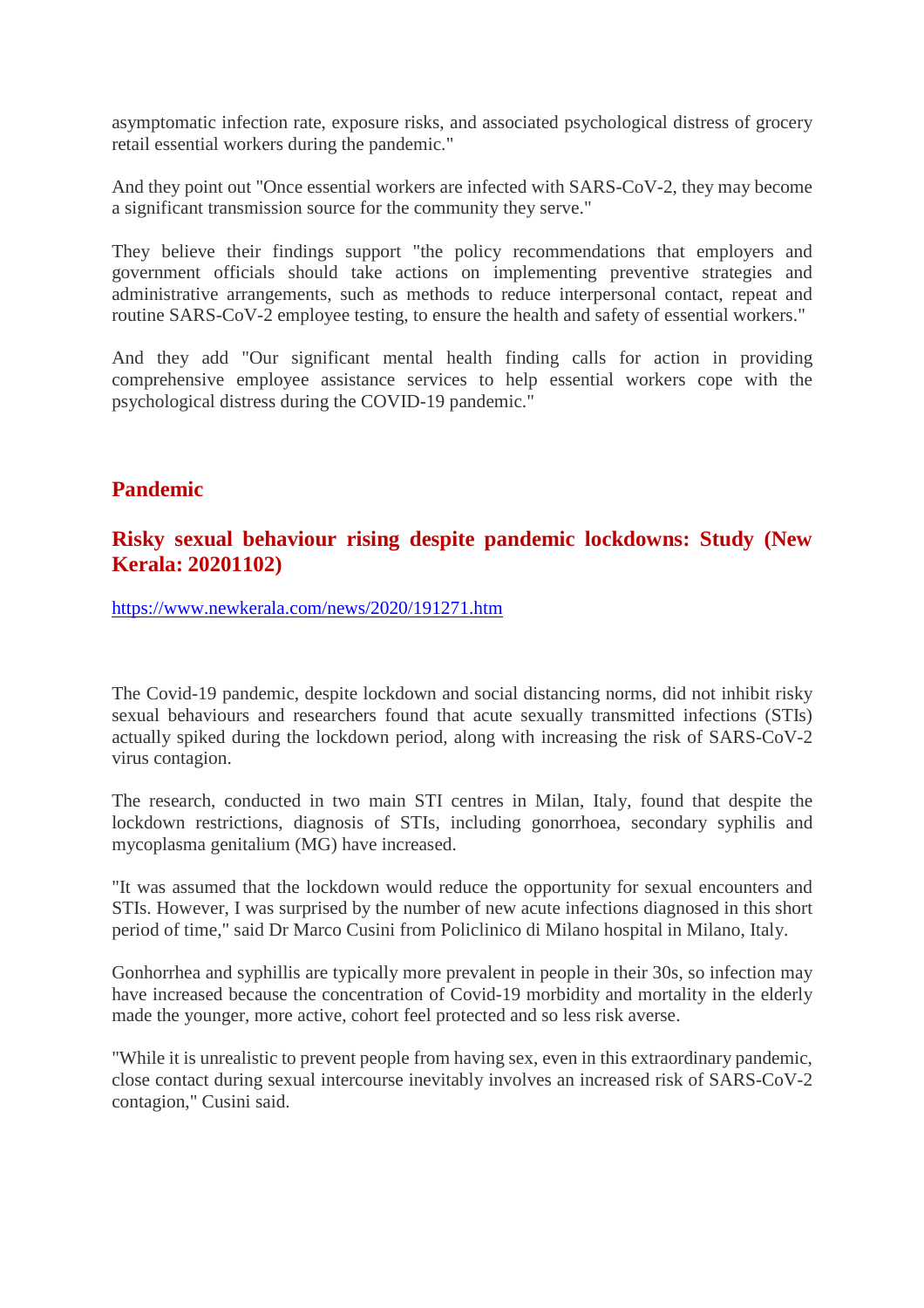The research compared the number of confirmed diagnoses of the most common STIs in patients with symptoms for the period March 15 to April 15, following social isolation measures (lockdown) adopted to control the epidemic, with the same period in 2019.

The results, presented at the 29th European Academy of Dermatology and Venereology virtual conference, revealed the number of acute bacterial infections increased during the observational period, including secondary syphilis and gonorrhea.

"The findings show the importance of ongoing screening for STIs and the real benefit of having these types of services open and available during these unprecedented times," the authors wrote.

#### **Cardio-metabolic health**

#### **Sweetened beverages impact cardio-metabolic health, suggest study (New Kerala: 20201102)**

https://www.newkerala.com/news/2020/191150.htm

: Research has shown that diets including beverages sweetened with sugar can have a negative impact on cardio-metabolic health.

The results of the research were published in the Journal of the American College of Cardiology.

Artificially sweetened drinks have been suggested as a healthier alternative, but their impact on cardiovascular health is not fully known. In this paper, researchers looked at data from the French NutriNet-Sante cohort to investigate the relationship between the risk of cardiovascular disease and consuming sugary drinks and artificially sweetened drinks.

Records for 104,760 participants were included. They were asked to fill out three validated web-based 24-hour dietary records every six months. Artificially sweetened beverages were defined as those containing non-nutritive sweeteners. Sugary drinks consisted of all beverages containing 5 per cent or more sugar. For each beverage category, participants were divided into non-consumers, low consumers and high consumers.

Researchers looked at first incident cases of cardiovascular disease during follow-up from 2009-2019, which were defined as stroke, transient ischemic attack, myocardial infarction, acute coronary syndrome and angioplasty. After excluding the first three years of follow-up to account for potential reverse causality bias, 1,379 participants had first incident cases of cardiovascular disease.

Compared to non-consumers, both higher consumers of sugary drinks and of artificially sweetened beverages had higher risks of first incident cardiovascular disease, after taking into account a wide range of confounding factors.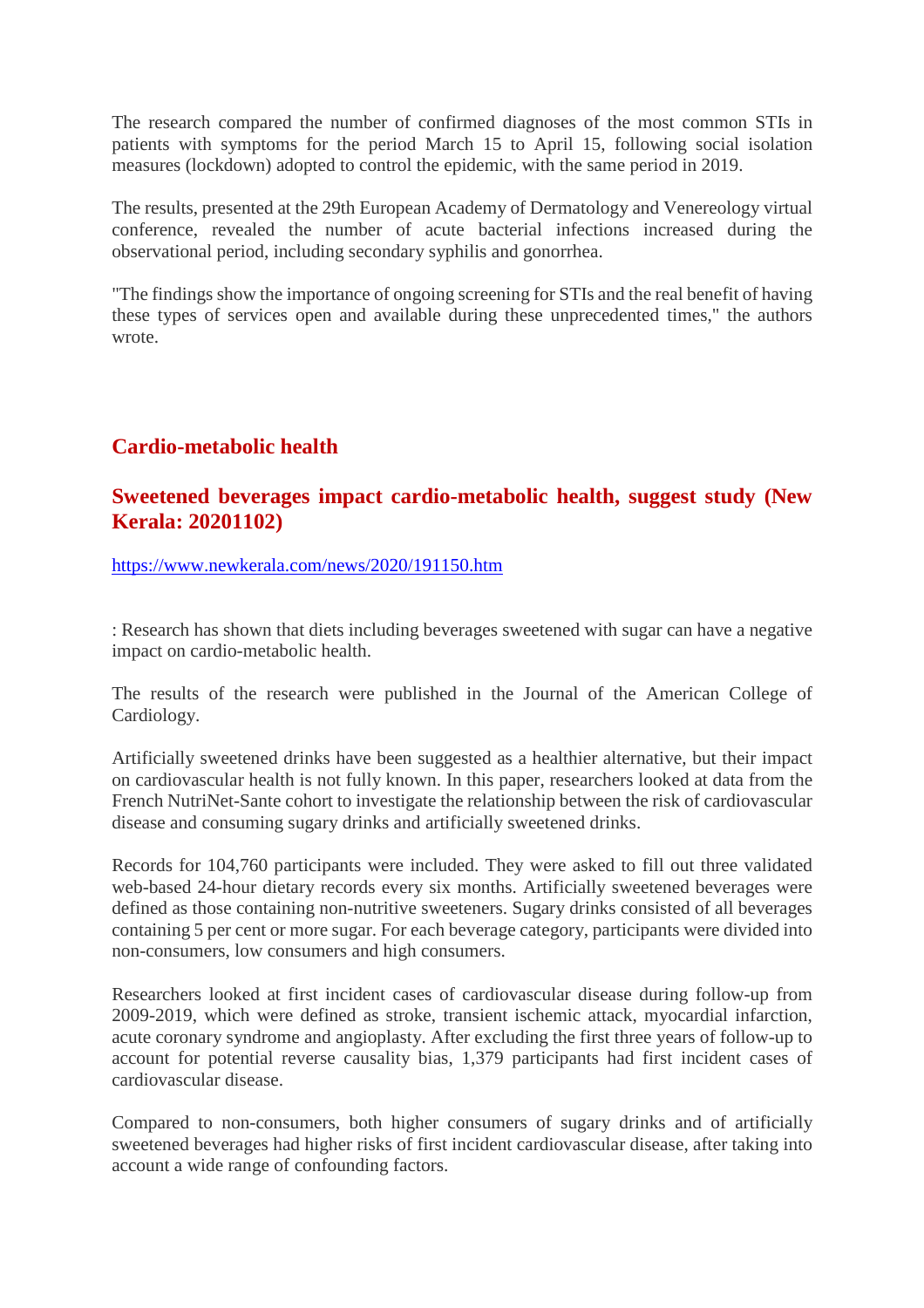In addition to a higher risk of heart health issues, Eloi Chazelas, PhD student, lead author of the study and a member of the Nutritional Epidemiology Research Team (Sorbonne Paris Nord University, Inserm, Inrae, Cnam) said the study may have further regulatory implications.

"Our study suggests artificially sweetened beverages may not be a healthy substitute for sugar drinks, and these data provide additional arguments to fuel the current debate on taxes, labelling and regulation of sugary drinks and artificially sweetened beverages," Chazelas said.

Researchers said to establish a causal link between sugary and artificially sweetened beverages and cardiovascular disease, replication in large-scale prospective cohorts and mechanistic investigations will be needed.

#### **Breast cancer tumours**

#### **Scientists discover aggressive 'hot spots' inside breast cancer tumours New Kerala: 20201102)**

#### https://www.newkerala.com/news/2020/190900.htm

By using a novel technique, researchers have found tiny and previously undetectable 'hot spots' of extremely high stiffness inside breast cancer tumours. A team of McGill University researchers has found these 'hot spots' inside aggressive and invasive breast cancer tumours.

Their findings suggest, for the first time, that only very tiny regions of a tumour need to stiffen for metastasis to take place. Though still in its infancy, the researchers believe that their technique may prove useful in detecting and mapping the progression of aggressive cancers.

"We are now able to see these features because our approach allows us to take measurements within living, intact, 3D tissues," said Chris Moraes, from the University's Department of Chemical Engineering, a Canada Research Chair and senior author on a recent research paper in Nature Communications. "When tissue samples are disrupted in any way, as is normally required with standard techniques, signs of these 'hot spots' are eliminated."

'Smart' hydrogels provide information about cancer progression

The researchers built tiny hydrogel sensors that can expand on demand, much like inflating balloons the size of individual cells and placed them inside 3D cultures and mouse models of breast cancer. When triggered, the expansion of the hydrogel can be used to measure very local stiffness inside the tumour.This unusual technique, developed through a collaboration between McGill's Department of Chemical Engineering and the Rosalind and Morris Goodman Cancer Research Centre at McGill, allows the researchers to sense, from the perspective of a cancer cell, what is going on in their surrounding environment.

What cells sense drives their behaviour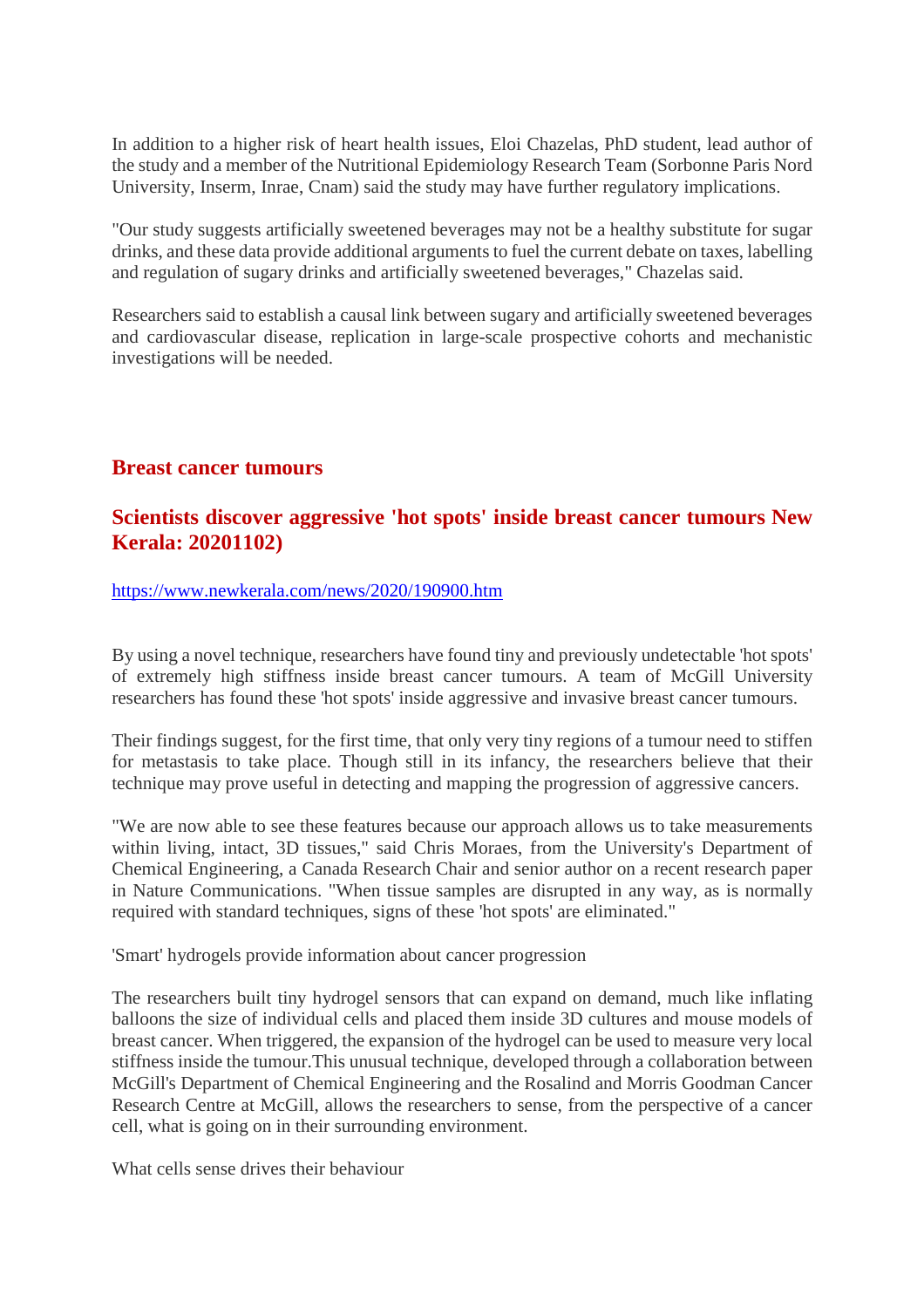"Human cells are not static. They grab and pull on the tissue around them, checking out how rigid or soft their surroundings are. What cells feel around them typically drives their behaviour immune cells can activate, stem cells can become specialized, and cancer cells can become dangerously aggressive," explained Moraes. "Breast cancer cells usually feel surroundings that are quite soft. However, we found that cancer cells inside aggressive tumours experienced much harder surroundings than previously expected, as hard as really old and dried up gummy bears."

The researchers believe that their findings suggest new ways in which cell mechanics, even at the early stages of breast cancer, might affect disease progression.

"Developing methods to analyze the mechanical profiles in 3D tissues may better predict patient risk and outcome," said Stephanie Mok, the first author on the paper and a PhD candidate in the Department of Chemical Engineering. "Whether these 'hot spots' of stiffness are really causing cancer progression rather than simply being correlated with it remains an open, but critically important question to resolve."

#### **Dengue (Hindustan: 20201102)**

https://epaper.livehindustan.com/imageview\_422725\_137416704\_4\_1\_02-11-2020 4 i 1 sf.html